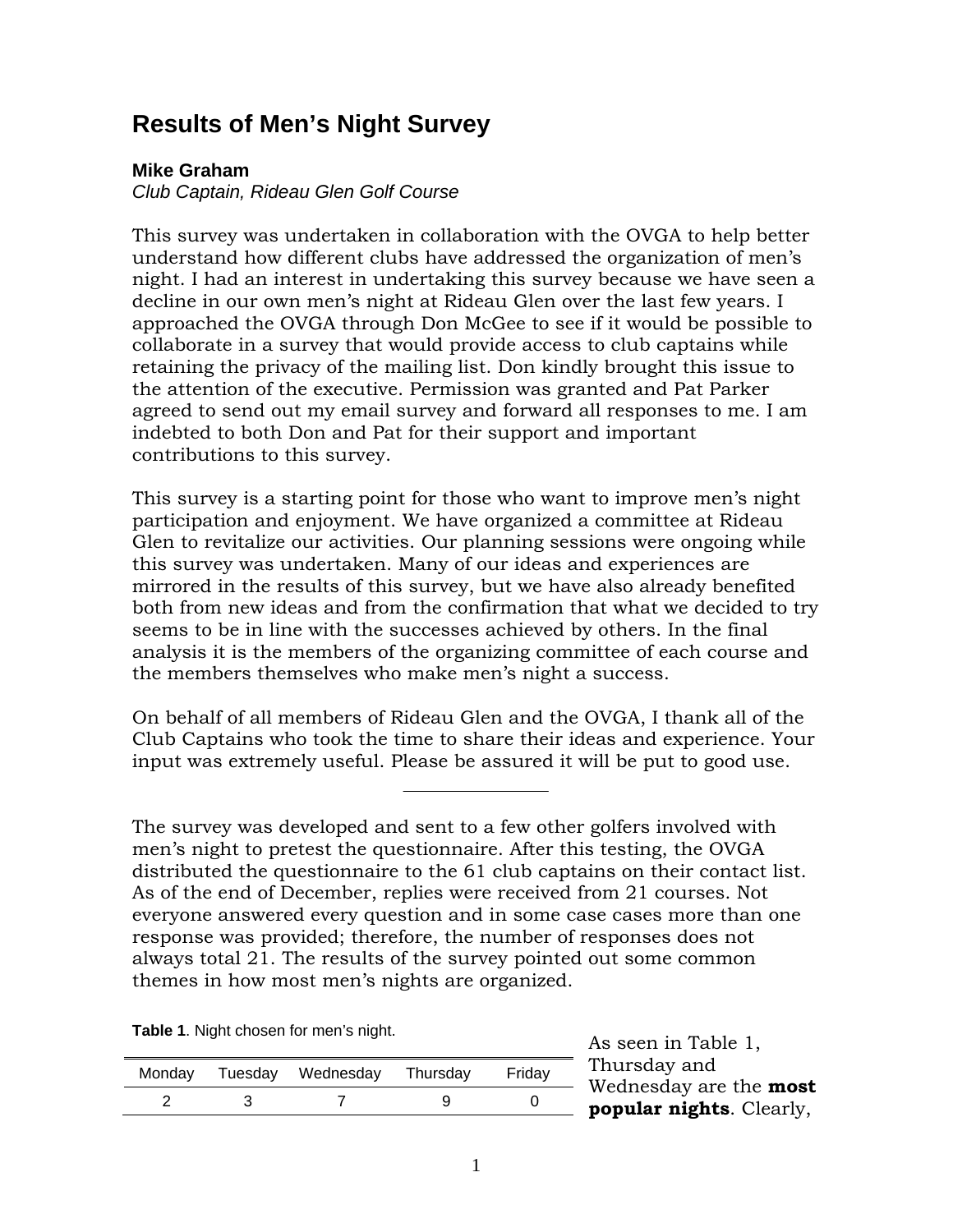the choice of day and the time of the events must to be worked out in collaboration with the golf course (either the owners, or the pro and staff, depending on the management and ownership structure of the course). One course has 2 men's nights and 2 ladies' nights a week and another had one "members" night that includes both men and women. However, in general, courses have a designated night. One course reported that it did not have a men's night.

As seen in Table 2, having a **specific time during the day** is by far the most common option. If tee times are not designated during a specific time, the next most common option is to use a shotgun start. Generally speaking tee times are set from 4:00 onward at most courses.

**Table 2.** Time of day men's night games played.

| Any time | After a specific time | Other |
|----------|-----------------------|-------|
|          | 13                    |       |

The timeframe for the specific times start as early as 12:00 (1 course); after 3:00 (3 courses); after 4:00 (2 courses); after 4:30 (1 course); after 5 (3

courses); after 5:30 (2 courses); and after 6:00 (1 course). Those who selected the "other" category use a shotgun start between 5:00 and 6:00. The later the tee time, the more conducive it is to those who work and have difficulty making it to the course in time to participate both in the golf and other social events. Courses that have a larger proportion of senior or retired members have a tendency to have earlier tee times.

Responsibility for **organization of men's night** is a shared responsibility at most courses. Club captains are most often responsible for men's night (Table 3), but in many cases this is a responsibility shared with a men's night committee, pro-shop staff, and volunteer members. Active involvement of the pro-shop staff (for courses that have pros) was seen as

| Club<br>captain | Men's<br>captain | Golf course<br>staff | Other |
|-----------------|------------------|----------------------|-------|
| 9               | h                |                      | :C    |
|                 |                  |                      |       |

important. Having a committee to share responsibility for planning and organization appears to be a useful way to approach men's night. Not only - does this lessen the burden on any one person, it brings more people into the mix for new

ideas for planning and also broadens the range of people who can promote men's night participation through their range of contacts and friends within the course.

In terms of **success**, about half of the respondents (9) feel that their men's nights are "very successful;" whereas, 5 feel their activities are "successful;" 5 think they are "somewhat successful;" and 2 rate their men's night as "not very successful." Overall, the courses that responded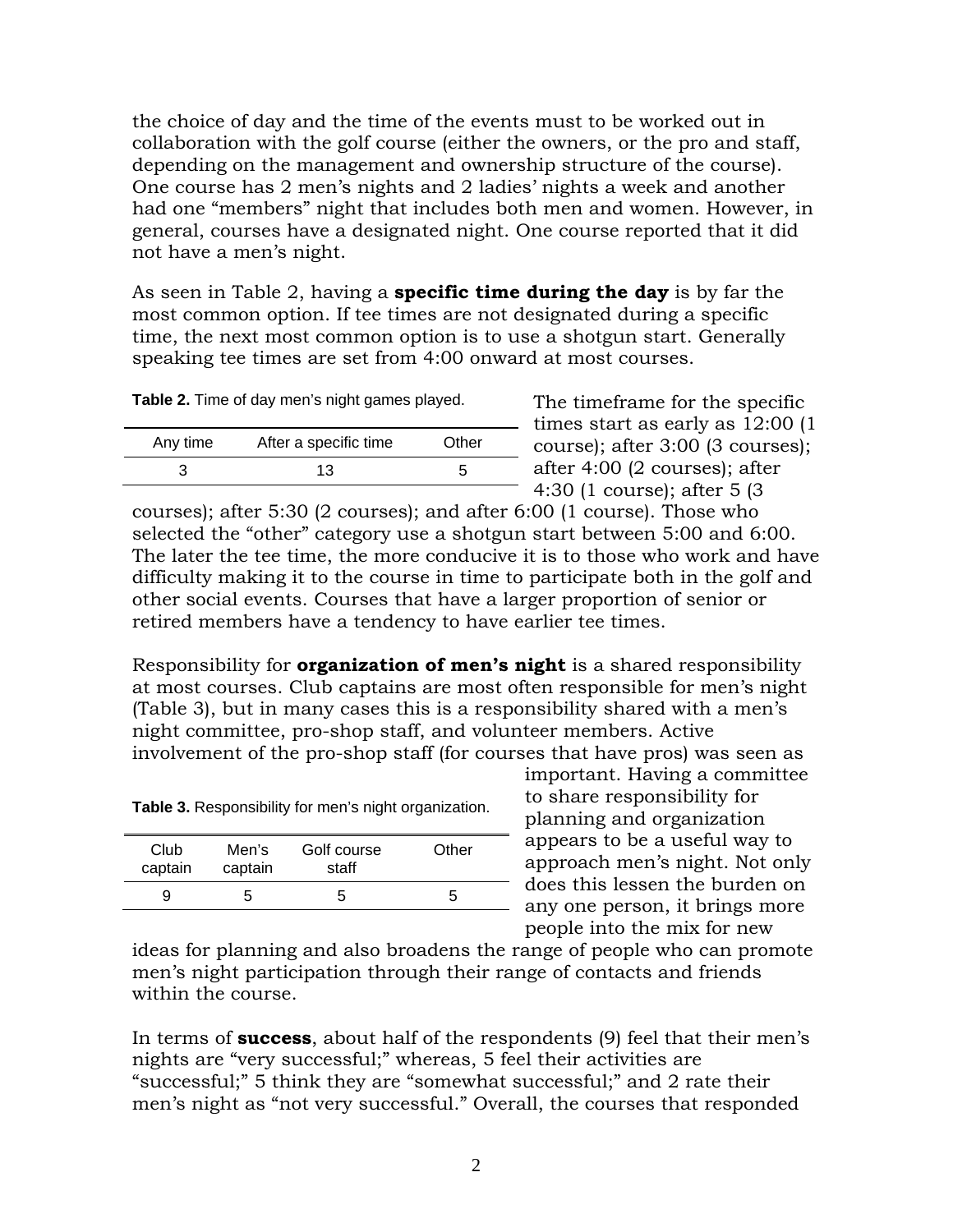have successful men's nights, so their views on how to organize their activities should be useful to those of us who want to improve our club activities.

**Eligibility for participation** in men's night varies among courses. Virtually all courses that responded include both regular and senior members in their men's night activities. More than half also have developed systems to accommodate guests each evening. These courses benefit by having specific men's night members, encouraging members to invite guests, and by allowing guests to purchase "game cards." The guests are worked into the scoring system and have an opportunity to win some of the prizes. Fewer courses allow juniors to participate. Exclusion of juniors may be more prevalent at larger courses that have many juniors. Encouraging juniors to participate has, at some courses, had a positive impact on men's night. It can also be beneficial to the junior members in terms of their integration into other club activities as they "age" and also in helping instill golf etiquette.

**Participation in terms of numbers and percentages** varies considerably. Obviously, the number of golfers who participate is related directly to the total male membership, but participation on a percentage basis most often reaches between 30% and 50% (see Tables 4 and 5). For courses below this level of participation, this provides a handy target to try to achieve.

**Table 4.** Number of men who participate.

| Fewer than<br>20 | $20 - 40$ | $40 - 60$ | More than<br>60 |
|------------------|-----------|-----------|-----------------|
| 3                | h         | 3         | 13              |

**Table 5.** Percentage of male members who participate.

| Less than<br>10% | $10 - 30\%$ 30 - 50% | More than<br>50% |
|------------------|----------------------|------------------|
|                  | 11                   | З                |

Courses that have limited participation might want to consider including junior members, developing schemes and games that encourage members to invite guests, and working with their golf course to create men's night packages such as 10 game cards that can be used on men's night for somewhat discounted green fees.

## The **cost of men's night participation** varies quite - considerably from club to club, but

there is an even split between those courses that charge a flat rate for the year and those that charge on a night-to-night basis. Only one course includes the cost of men's night in member's fees and the only additional cost is for food. The rate charged on a yearly basis varies, but it tends to be either about \$40–50 or \$80–120 for the year. Some courses charge a flat charge of about \$20 to join men's night and then a weekly cost in addition of about \$2–5 per night. Our own experience with charging a small amount each week was that it was an administrative headache to have to collect a small amount each week and we have opted for an all-inclusive fee. Those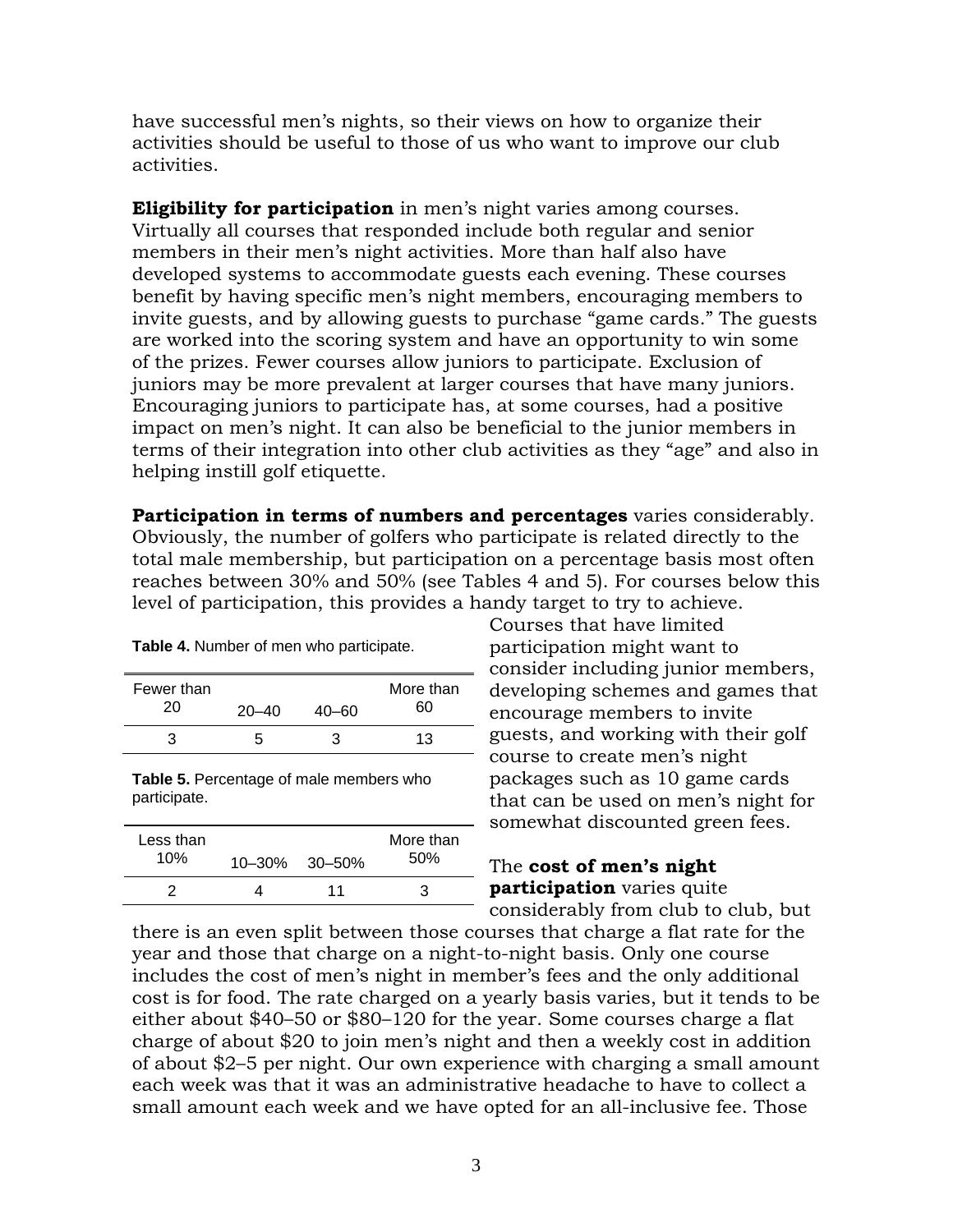courses that do charge on a weekly basis generally charge between \$3 and \$10. One course charges \$25 for members and \$35 for non-members for golf, a hot meal, and a drink ticket. In some cases, the weekly fee includes such related activities as 50:50 and closest to the pin competitions. Other weekly charges are for skins games, which are optional in all cases.

All of the courses organize men's night as **a 9-hole event**, and alternate between back and front nines on a weekly basis. A common comment was that although men's night is officially only 9 holes, members want to play as many holes as possible. That desire is accommodated but scoring is restricted to the designated holes and tee times for the men's night must be observed.

The **format selected for play** is an important part of men's night success. None of the courses use only gross scores. All scoring is based on some sort of handicap system. As seen in Table 6, an equal number of courses use a combined net and gross system and a net-score only system. More than half the courses use some sort of men's night specific scoring system. This is most often a handicap-based modified Stableford system.

**Table 6.** Scoring system used for men's night.

| Gross only Net and gross | Net only | Other |
|--------------------------|----------|-------|
|                          | ห        | 12    |

The Stableford system is modified to make it as easy as possible for all levels of golfer to win prizes each week. Some courses arrange team events in

conjunction with the Stableford scoring. Match play is used in one club and skins are also used occasionally (in one case a net skins for handicaps over 11 and gross skins for those below 11). In terms of team versus individual play, 9 courses reported that they used teams; whereas, 14 organize events on an individual basis. In some cases, teams are established for specific nights (scrambles for example). In one case, teams are used but they are changed each night.

One respondent gave **details of the modified Stableford system** they use. "Golfers get half their handicap that goes toward their points and the points are worth: double bogie 0 points (pick up because it doesn't affect your total points); bogie:1 point; par 2 points; birdie 3 points; eagle 4 points. For example, I'm a 4 handicap so I get 2 points. If I shot 35 and my total my scoring points are worth 19, my score would be  $19 + 2 = 21$ points. If I shot 39, and my points are worth 15, my score would be  $15 \div 2$ = 17 points. We award prizes to A, B, C Flights."

The **most popular additional game** organized on men's night is skins, which is part of men's night for 12 of the courses (participation is optional). One course runs a ringer board over the year, and eight courses reported that they organize different events in conjunction with men's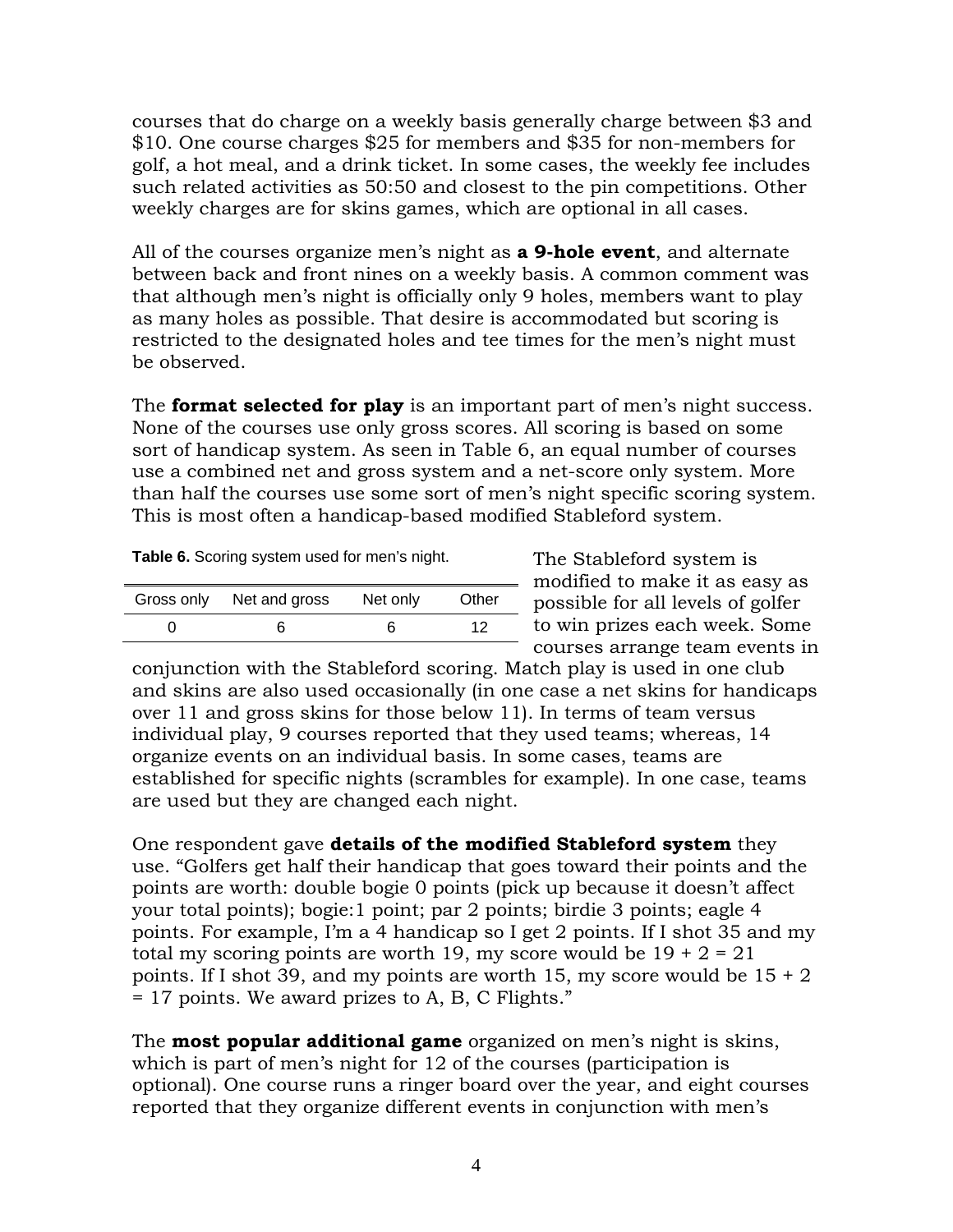night. These events include: monkey golf, number of putts, putting contest, longest and most accurate drive, and closest to the pin.

One respondent gave details on the interesting **putting contest** they organize, which has the potential to grow in value from week to week, and no doubt to increase interest and kibitzing as the pot grows. "Every willing participant gives me a toonie and is eligible to putt for the jackpot. Three names are picked from a hat and they get to putt (15 footer); if one of them makes the putt, he wins the accumulated jackpot, if two, or all three, guys make the putt it's a carry over to the next week; if no one makes the putt it is also carried over. The pot can accumulate to a lot of money. On the last night of the year, everybody gets to putt and everyone who makes the putt goes to the next round. We change the hole and keep going until we get a winner."

Asked about **organizing other games** such as scrambles, alternate shot, or best ball competitions, the captains noted that in about half of the cases they did no other activities (see Table 7).

|  |  | Table 7. Other games played on men's night. |
|--|--|---------------------------------------------|
|--|--|---------------------------------------------|

| N٥ | Scrambles | Alternate<br>shot | Best ball | Other |
|----|-----------|-------------------|-----------|-------|
| 11 |           |                   |           | h     |

Those who reported doing "other" activities reported that they did scrambles, alternate shot, and best ball competitions at other times during the year (such as

holiday Mondays). Other games that are played from time to time are: split sixes, tombstone, team match play, 3-club night, best ball pro-am, and Ryder cup 3-week event at the end of the year. Shot gun scrambles are used for occasional competitions such as the opening and closing nights of men's night.

A men's night special is the most common **meal option** for most courses. This is usually arranged in conjunction with the opportunity to order from the regular menu. One course that does not have a kitchen arranges for food to be delivered to meet members' needs, or uses a BBQ for cooking.

Asked to indicate what they felt were the **most important ingredients for a successful men's night**, the club captains were pretty consistent on what was important. Five factors stood out: make it fun for everyone; ensure that all levels of players have an equal chance of success; make the scoring system fair and easy to administer; make sure there is good communication to all members about what is happening and when; and make sure you are well organized to avoid delays or confusion.

Other factors that seem to be important to success include: a mechanism to encourage and include guests in men's night; active participation and